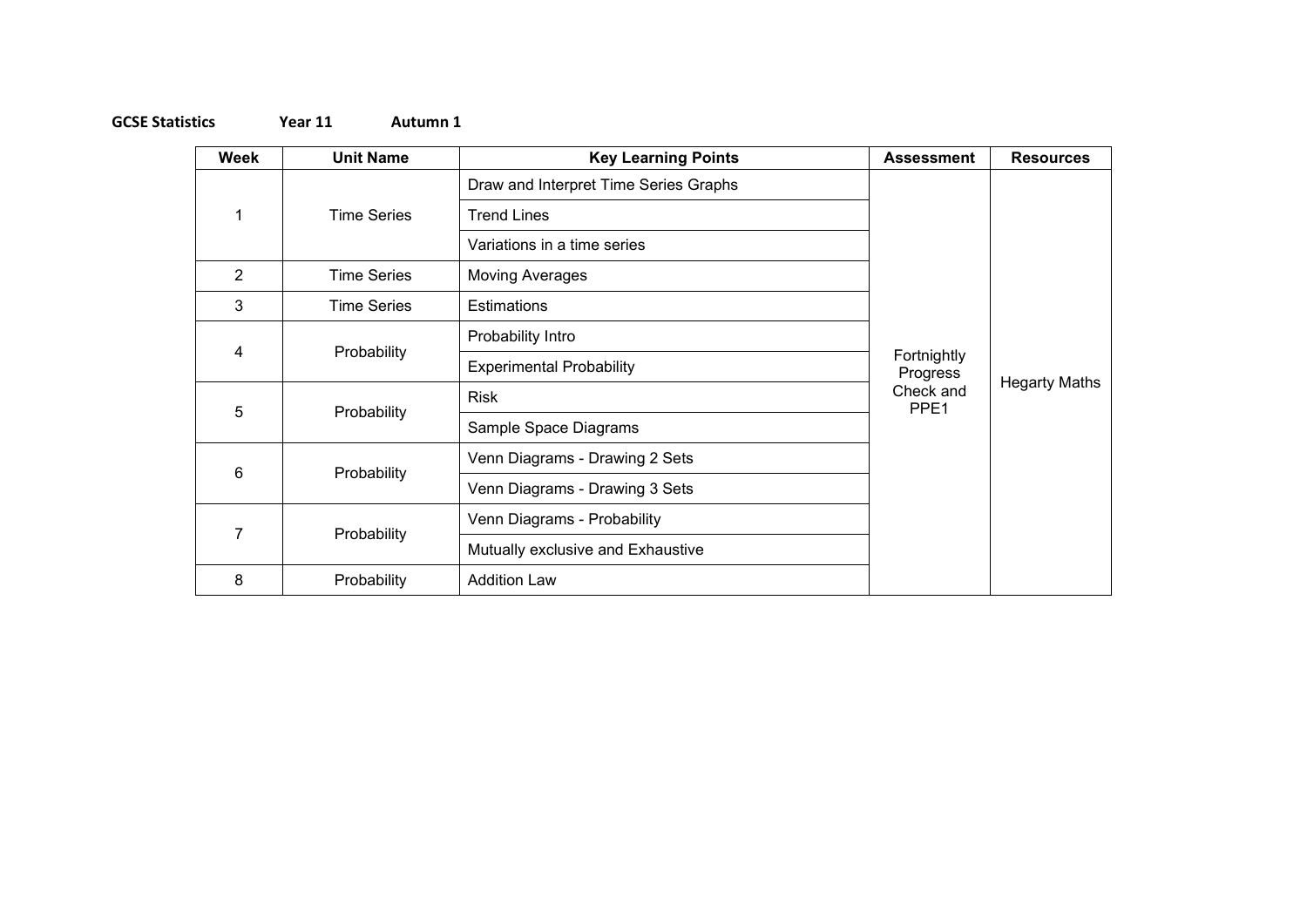## **GCSE Statistics Year 11 Autumn 2**

| Week           | <b>Unit Name</b>     | <b>Key Learning Points</b>             | <b>Assessment</b>                                        | <b>Resources</b>     |
|----------------|----------------------|----------------------------------------|----------------------------------------------------------|----------------------|
| 1              | Probability          | <b>Independent Events</b>              | Fortnightly<br>Progress<br>Check and<br>PPE <sub>1</sub> | <b>Hegarty Maths</b> |
|                |                      | Tree Diagrams - Pre drawn              |                                                          |                      |
| $\overline{2}$ | Probability          | Tree Diagrams - Draw and answer        |                                                          |                      |
| 3              | Probability          | <b>Conditional Probability - Trees</b> |                                                          |                      |
|                |                      | <b>Conditional Probability - Venns</b> |                                                          |                      |
|                |                      | Formula for Conditional                |                                                          |                      |
| 4              | <b>Index Numbers</b> | <b>Index Numbers</b>                   |                                                          |                      |
| 5              | <b>Index Numbers</b> | RPI and CPI                            |                                                          |                      |
|                |                      | <b>GDP</b>                             |                                                          |                      |
|                |                      | <b>Weighted Index Numbers</b>          |                                                          |                      |
| 6              | <b>Index Numbers</b> | Chain base Index Numbers               |                                                          |                      |
| 7              | <b>Index Numbers</b> | Crude Rate                             |                                                          |                      |
|                |                      | <b>Standard Population and Rate</b>    |                                                          |                      |